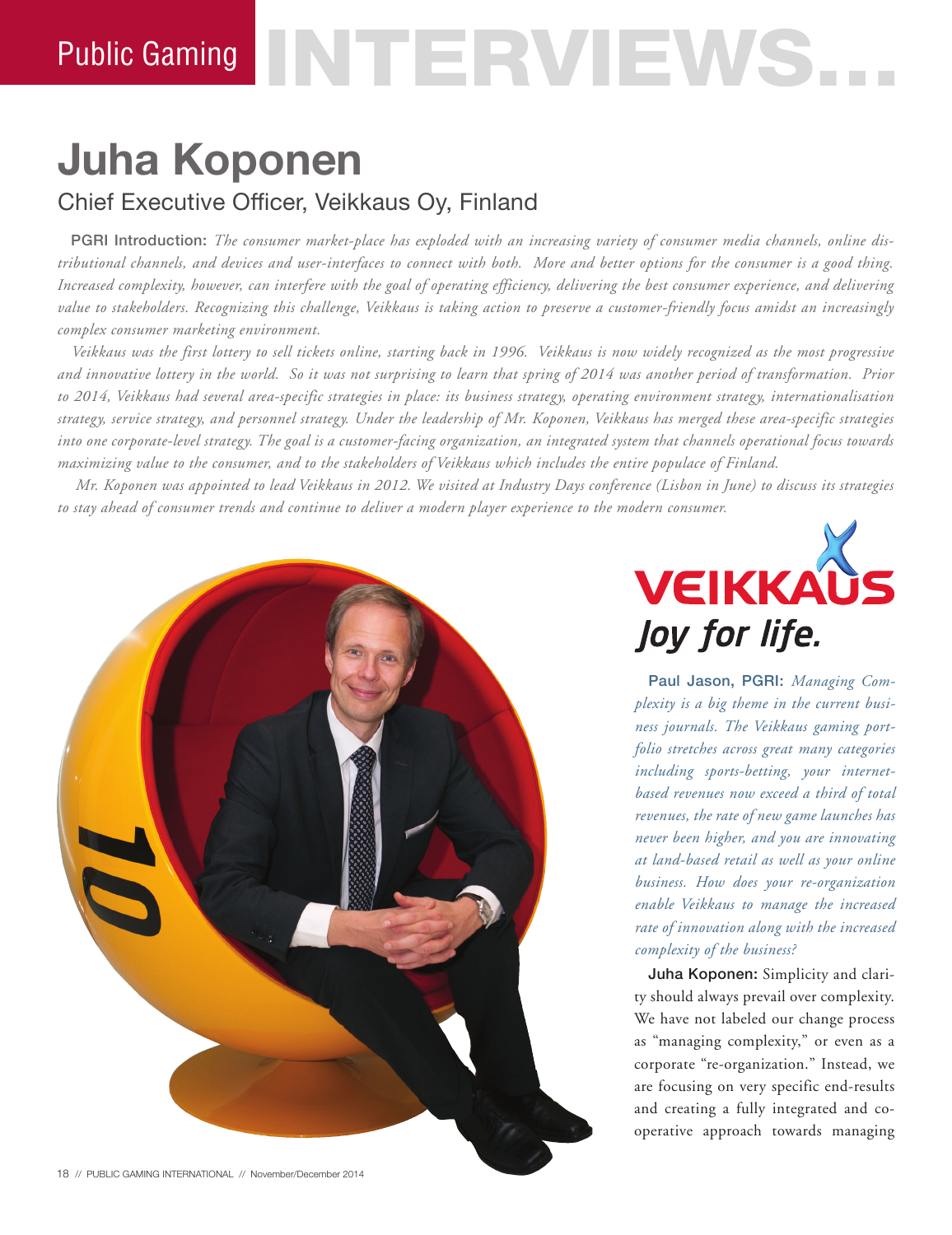the business. We have developed and launched a record number of new games, updated whole new sets of business processes and retailer support systems, developed innovative player-engagement initiatives for our internet businesses all over the past twelve months. At least as important as the number and scope of these changes, though, is the manner in which the overriding corporate objectives and the spirit of teamwork are integrated into every step of the process.

As a large corporate enterprise, individuals each have their own areas of specialization. But as a corporate mission, Veikkaus shall balance Responsible Gaming with stable support to Good Causes. This is the mission of Veikkaus set by its stakeholders. All Veikkaus team members have taken the time to learn about, understand, and embrace the value of the corporate commitments. For example, the sales and marketing departments are as committed to CSR and RG as the CSR and RG teams are committed to achieving our financial performance objectives. The commercial objective of increasing revenues, the commitment to invest in the growth of our retailer network, the commitment to continue to develop our online programs to engage and excite our players, the commitment to Corporate Social Responsibility and Responsible Gaming, the commitment to develop environmentally sensitive business processes, the commitment to the dedicated Veikkaus team of employees - all these need to be integrated such that everyone understands and embraces the importance of these and all of our corporate commitments.

*But how are they integrated, specifically? Well-intentioned Mission statements are often-times announced without a concrete action plan to ensure they are understood and effectively implemented. How do you turn this vision into a reality?*

J. Koponen: Instead of bringing the

different functional areas together to coordinate their agendas at the end of a process, we work more cooperatively throughout our business processes. Whether that initiative is about a new game, a new sales promotion, new Players Club initiatives, new ways to help our retailers—anything and everything is executed with input from different functional areas of the business. No dramatic changes have been made to the organizational structure. The operation of a large enterprise requires high levels of expertise that is organized into separate business groups by functional disciplines, i.e. Sales, Marketing, Production, Finance, Legal, CRS/RG, Communications, etc. As far as I can tell, that continues to be an effective organizational model, and that's why most businesses are organized with some form of that basic model. For that matter, all businesses must enable some degree of input and interaction between and among the functional areas to ensure that the mission-critical objectives are being met. A new game must, at some point, be submitted to Legal and CSR and RG to ensure its compliance with their standards and requirements. That would seem to be true for all lottery organizations. What we are doing that is different, though, is to recast the entire process so that cooperation between functional areas is systemic, an integrated part of the ongoing process from beginning to end.

#### *Is it too early to assess the material impact of this approach?*

J. Koponen: It has been an exciting year for Veikkaus. The outcomes in terms of measurable data from this latest strategy will only become visible with time. However, the 2014 results in terms of new games and initiatives, the changes in progress, the rate of innovation in business processes at every level, the development of programs that benefit our retailers and our players, are at a peak. And we can clearly see the results in terms of the quality of work that results from a more integrated development process.

We measure results according to a number of different metrics. Sales is just one metric and, frankly, not always the most important one, but our sales will show accelerated growth this year. More important, though, is to meet and exceed the expectations of our stakeholders to produce a healthy, sustainable games-ofchance industry. These are societal goals to manage the business for the benefit of players and non-players alike, to exceed the highest standards for Corporate Social Responsibility and Responsible Gaming and environmental consciousness, and to generate stable funding to support sports, culture, science, and youth work, i.e. Good Causes for the entire citizenry of Finland.

*Veikkaus has done such a great job over the last two decades. It has always been at the forefront of technological advances, new game models, and pioneering new concepts for how to best serve its players and society. How apt it is that you are the ones to raise the bar on yourselves, being the ones to pioneer the newest strategies in management and business process engineering.* 

J. Koponen: We are blessed with a supportive constituency of stakeholders and an internal business culture that embraces change and innovation. But that does not mitigate the challenges we face, the same challenges faced by governmentlotteries everywhere. We just think that rebuilding from within, reinventing the way we approach the business of delivering peak performance to our stakeholders and value to the players, is vital to the goal of delivering on our commitments. That's why we are focusing on internal process, creating a holistic, unified, collaborative approach to execution that drives the activities of every individual and every step we take along the way.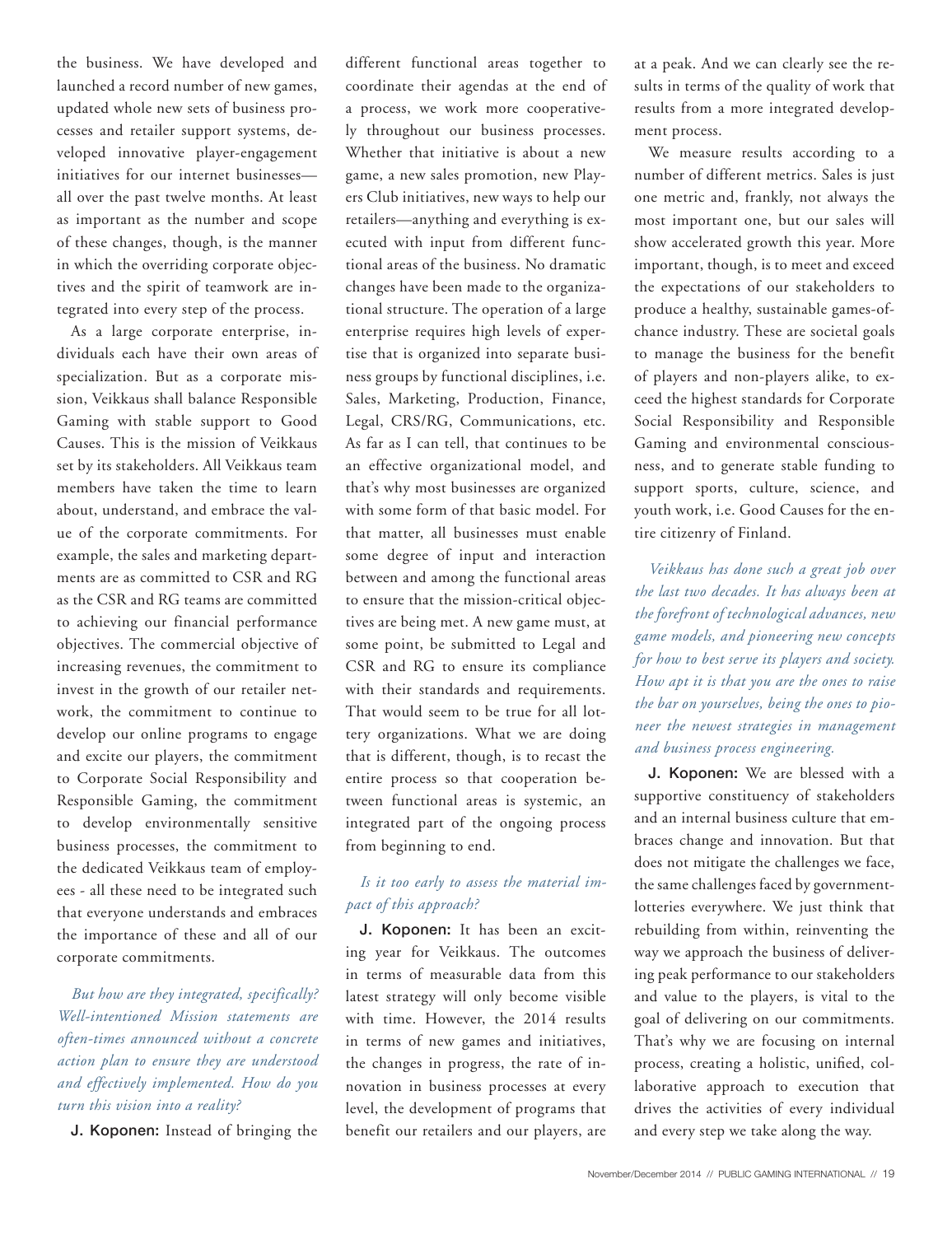It is a cultural change. Traditionally, the mind-set and whole approach to business is based on one's training and own personal objectives. Sales people focus on sales. CSR and RG people focus on protecting the consumer and on broader societal issues. Ditto for Legal, for distribution, game development, operations, etc. So first, we need to adjust the objectives so that everyone embraces also the broader, big-picture objective of reinventing Veikkaus on a daily basis to be the enterprise that is loved and respected by the entire populace of Finland. It is a process, the job of making it happen never ends, and we need a foundational system that supports the relentless focus on collaboration and unified action. We all bring our particular skill-sets and competencies to bear, but we all are spiritually linked to the singular mission of creating a great company. And intrinsic to the organizational structure is the process that integrates every functional area of the business from inception through development, implementation, and assessment of the outcomes. It is a cultural change for people to integrate the world-views of others that don't come naturally to them. But I can also tell you that they love it. People want to be a part of something bigger than themselves. They want to feel connected to the big-picture.

### *Breaking down corporate silos can be easier said than done. I know that my first impulse would be to make sure I don't reveal my whole sales agenda for people in finance, legal, and RG to shoot me down!*

J. Koponen: Yes! First and foremost is to build the foundation of trust and inter-dependence. Again, I can tell you that people actually want to let go of their defensiveness. They prefer to work in an environment of mutual inter-dependence and trust. It's true that we need to nurture a sense of security and confidence that each person benefits individually by embracing the transparency of the team approach. Life and relationships require that. And being an effective team member requires it. The Veikkaus team understands it and is excited to be a part of the over-arching strategic planning process. They are frankly happy to be a part of the process of breaking down the silos and building up the teams. They are excited on a personal level, and they see how much better the results are by working as a unified team.

*Veikkaus was the first government lottery in the world to sell lottery products online. You have continued to develop your online business over the last eighteen years to the point where a third of Veikkaus' revenue comes from online customers. How did you, and how do you on an ongoing basis, enlist the support of your land-based retailers for your online strategies?*

J. Koponen: We invest in their success. It is a very explicit part of our longterm strategy to develop all our channels of distribution. Two-thirds of our revenue comes from our land-based retailers. That makes them our most important channel partners. We make sure they know we are committed to their success.

For example, we are digitizing the land-based points of sale. The digital screens we install aren't just digital signs that display jackpot amounts. They are digital media channels that deliver whatever content we choose to focus on. This incredible communications network and media channel is used for our own brand messaging narratives, but it's also used for all kinds of content delivery. It attracts attention and engages the consumers in ways that benefit not just the lottery but also the retailer. By increasing the amount of time the consumer is in the store, it helps to increase sales of other products in addition to lottery.

Another example—we are investing in the technology that enable in-lane sales so when you are checking out to pay for your produce and other products at your supermarket, you can easily pick up a lottery ticket at the same time. Easy for the consumer, easy for the store. Our retail partners see that we are innovating and investing in their success. They appreciate that and are dedicated to promoting lottery products. And digital media is ecological because it reduces the amount of printed material that we send to the shops. Digital screens do not eliminate other forms of POS and merchandising, but they do reduce the staff time needed to maintain and manage POS merchandising display.

#### *You have added some 200 stores over the last twelve months, an increase of 7%. Have retail sales been increasing?*

J. Koponen: Sales are flat at land-based retail and we do not realistically expect that to change. The growth will happen online. Not by our choice—it is just a reality. It is the choice of the consumer. Obviously, it's not just lottery products that consumers are buying online. Our retailers understand this and are working with us to evolve the service they provide to the consumer and adapt to these changes. Our retailers and we are very pleased with the stability of the land-based sales. They still comprise two-thirds of the sales and retailers know we are committed to their long-term success.

I would respectfully point out that the retailers who work cooperatively with us can still achieve growth. They not only sell more lottery products, they are more successful in all product categories. Retailers who face the realities and respond by delivering better service, modernizing the consumer in-store experience, and innovating in whatever ways they can, are adapting, succeeding, and growing their retail business. They are doing very well indeed and are well positioned also for long-term growth. Retailers who do not evolve their model and adapt with new technology to change the retail con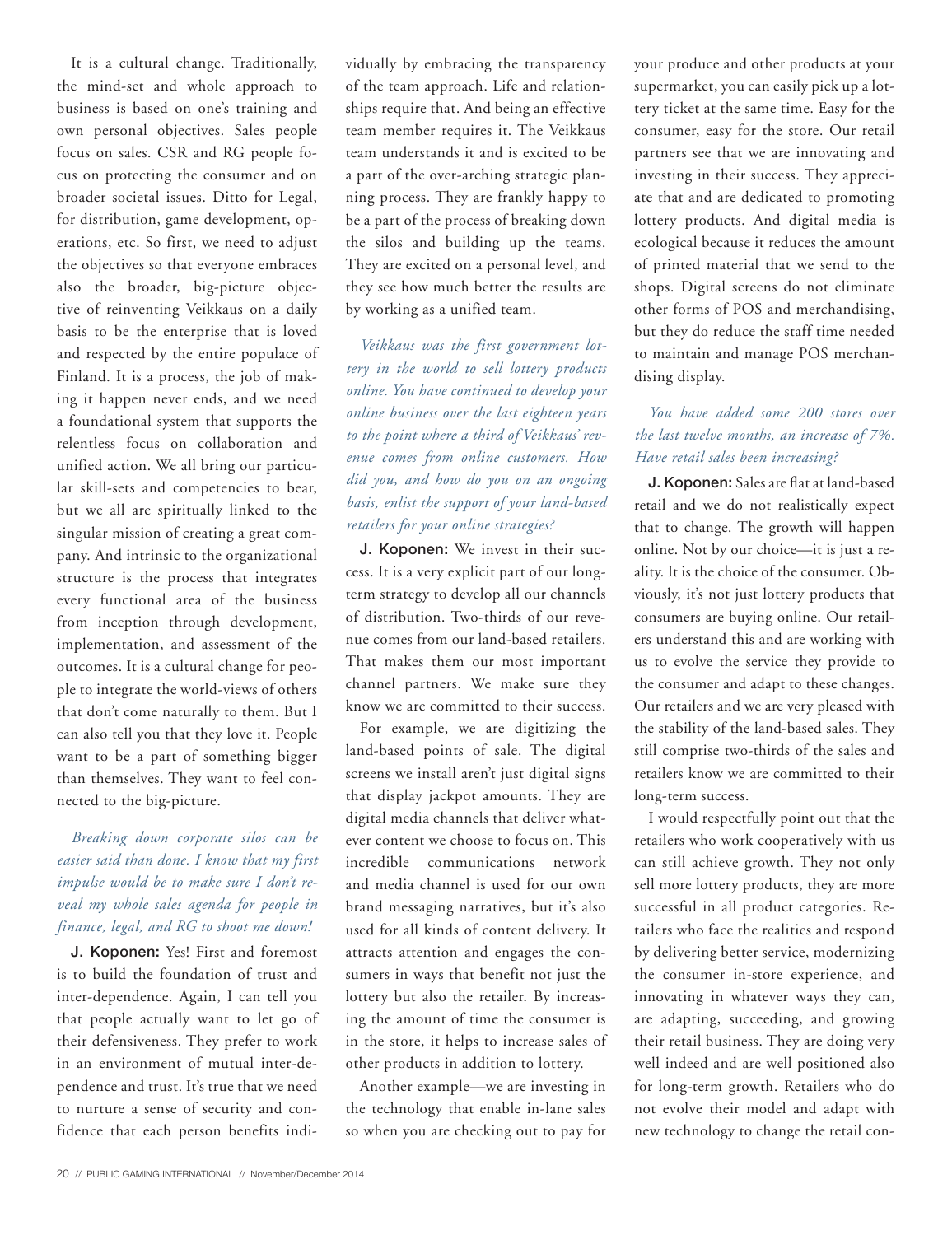sumer shopping experience are not doing as well.

We do appreciate, though, that retailing is a challenged sector and we genuinely want to help the sector adapt and succeed. Smaller kiosk-style retailers are not doing as well in any category. Unmanned pumps that result in diminished store traffic is also a problem. The best we can do is work together to maintain stability in the land-based sector. And I think we are succeeding at that goal.

#### *You have an incredibly high rate of registered players. 54%. What are the benefits to the players that cause them to register in such high numbers?*

J. Koponen: It is clear that the large share of registered gaming is supported by our success in the online channel. Keep in mind that our online programs have always required registration, starting in 1997. Today, seventeen years later, the online space is an integral part of the Finnish lifestyle and lottery players think of it as just another access point and media channel that connects them to all things including Lottery.

But the Veikkaus registered gaming really has two major components in it. One is the online sales and our customers who we serve in the online channel. The other part is the loyalty card holders who are still playing offline and register themselves fully voluntarily. These players receive a number of benefits by having and playing with a loyalty card. The players who are registered for the purpose of receiving loyalty benefits but still buy off-line at the land-based stores comprise a third of all our registered gaming. Approximately 2/3 of the registered gaming is online and 1/3 of it is offline gaming with the loyalty card. We now have over 1.6 million registered customers which is well over 30% of all adults in the country.

*How do you incentivize the off-line player to register?* 

J. Koponen: The benefits to registration include having the winnings deposited directly into your account. The player is advised that he or she won and the funds are automatically transferred to his or her account. The player does not need to worry about losing the winning ticket, or forgetting to check the numbers. People figure that this service does not cost anything and so why wouldn't I want to make sure that the millions that I dream of winning end up in my bank account. We also give our registered customers free access to our own TV channel with sports events that cannot be viewed anywhere else. Furthermore, the registered players are given first access to various ticket sales and special promotions. Lots of draws are held where prizes, like tickets to concerts and other events, are given away to registered players. Every week we have a customer draw among the registered players. Just the fact of being registered makes you eligible for all these extra benefits and drawings. And some of the draws are for bigger prizes, like winning a trip for two to the Olympic Games. The only thing you need to do is register for a loyalty card so that you can participate in this draw.

We provide lots of other fun tools for the player to enjoy. For instance, the player may have a lucky number that they like to play. They enter their lucky numbers into their loyalty card account. When they go to their supermarket, they hand the shop assistant their card and instruct him to play the lottery with their lucky numbers.

One thing we do not offer is a bonus for playing more. Loyalty programs in other consumer products sectors are most often designed to directly drive more sales. We first and foremost drive traffic to our online channels and offer good service. Of course, there are also Responsible Gaming tools that function as a simple record to let you know how much you play and other aspects

of your playing behavior. All these tools are made available to the registered players, although we do not impose them on the players. They are free to use them or not as they choose. The wonderful thing is, when you give people the freedom to choose, they tend to behave more responsibly. And forcing them, for instance, to use RG tools, does not work well in the long term. Education and communication and making the tools as appealing as possible is the only way to engage the consumer so they choose to use them. It's about winning their hearts and minds with good service, appealing products, and respect for their intelligence and ability to behave in a mature, sensible way.

#### *I would think the loyalty program is a good channel to implement new things, launch new products and promotions?*

J. Koponen: Yes, the cutting edge is personalizing the offers. If the player tends to buy the promotions to see a movie instead of the promos to go to sports events, a professional operator shall send promos for movies and not sports. And vice-versa. If the card-holder is more into sports, we shall send content that interests them—inside information about what's going on with the teams and the players and such. With our TV Channel and other media connections, we have access to large volumes of content that enables us to become a relevant source of information to augment the product or promotions communiqués. Now we are continuously improving that service by customizing the content delivery so it aligns with the specific interests of the player.

*You are using the whole loyalty card concept to transform your relationship to the consumer from an anonymous one where they just buy the product at a store into a truly interactive relationship with a constant stream of dialogue between you and the con-*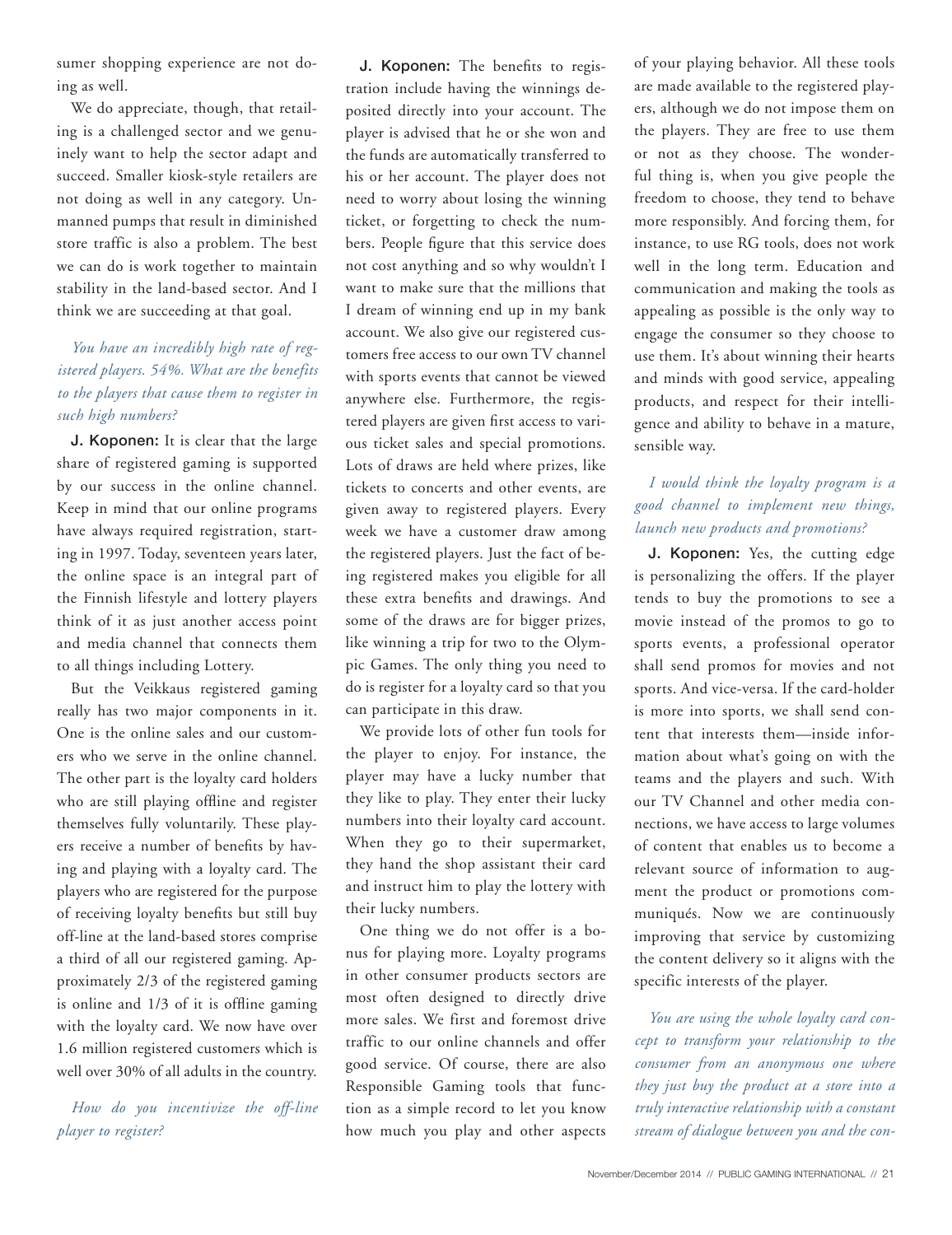#### *sumer. The fact that 1/3 of the revenues tied to the loyalty card occur at land-based retail stores is evidence for how the consumer values this two-way connected relationship.*

J. Koponen: And it really is driven by our desire to understand the consumer. We make it easy for them to tell us exactly how they want the interactive relationship to be. Some consumers choose not to receive promotions or other communiques. That's fine. The end result is that the consumer is engaged with us on their terms and that is the way it must be to develop a mutually rewarding and sustainable relationship.

*It occurs to me that you have changed the whole nature of your business from one in which you sell "the hope and dream" of winning a jackpot over to a multidimensional relationship that engages the consumer on many different levels. This is good from an RG point of view, putting the focus on a variety of interests as opposed to the singular goal of winning money. But it's also good for you from a commercial point of view. Just as land-based stores are trying to keep the customer in the store a longer time, the consumer who is engaged with Veikkaus on many different points of interest is more likely to end up buying more lottery products.* 

J. Koponen: That's true. That may be a result, but that is not our sole objective. Our objective is sustainability – to develop a relationship with the consumer that is based on a healthy attitude towards recreational gaming and that includes engaging them in a wide variety of interests and rewarding value propositions. I do think the result is more sales of lottery products which benefit society and the Good Causes that Veikkaus supports. But the source of those sales increases is higher rates of participation from more and more people playing a moderate amount. We really do not push the registered players to play excessively. It's about engagement and fun and promoting a healthy play-style.

### *Veikkaus relies on advanced data-analytics to help channel communications that guide the player to manage their play responsibly. How does that work?*

J. Koponen: We customize our marketing communication based on the customer intelligence that we collect. If we notice that someone plays excessively, we stop all customer promotions to that player. The data-analytics is applied for the purpose of helping the players play responsibly, and customizing the communication content to their individual interests. It is used to enhance the overall experience the consumer has with Veikkaus, and that means to always have a responsible approach to playing gamesof-chance. Key to our business model is to engage a larger customer base to play moderate, low risk gaming.

#### *You upgraded your Mobile technology platforms?*

J. Koponen: We have upgraded our mobile platform so that it now supports all types of devices. The gaming apps can be uploaded to all the major platforms like Android, Windows phone, and IOS. The apps make it easy to store your information and access your loyalty account.

Mobile is growing fast and is now approaching 10% of our sales. Investing in the technology to keep up with the market-place, with consumer needs and expectations, is a key component to our overall mission and strategy. Mobile is already the central device for personal communications. It is rapidly becoming the key device for much of internetbased activities and transactions. Lottery needs to be where the consumer is and so that is where much of our focus is now.

#### *Isn't it interesting, though, that fully 1/3 of your registered players only buy at landbased retail. That would seem to reflect an abiding impulse for people to buy at retail.*

J. Koponen: We shall serve our customers where they are. It is not about online or off-line. It's about the customer. It's about multiple channels for distribution and communication only because that is what the customer wants. Included in those channels are much more than our loyalty programs and land-based stores, and social media and all the other mediated ways to interact and access information. The most important channel of communication is simply people talking to each other! And we are working with both the online as well as our land-based retail partners to position themselves as the venue that facilitates that most valuable channel of people just interacting and talking with each other. Active presence in the social media is one key area for our future success.

It's like designers need to make sure that they don't get so caught up in the design process that they forget that form must follow function. Likewise, we must never forget that channel and media strategy must follow the will of the customer. As we evolve the multi-channel model, we must constantly revert back to the driver of all that we do which is the customer.

## *How do you succeed at commanding such huge market share over against the illegal online operators?*

J. Koponen: Finland has very strict laws to regulate all forms of money gaming. Promoting foreign gaming and gambling supply to Finnish consumers is illegal. Veikkaus itself exists only to serve Finnish society. However, it is not a crime for Finnish citizens to play on foreign websites. So our strategy to succeed is to make our products so appealing to the consumer, make our company so respectable to society, make our operations so efficient, that people choose to play at Veikkaus.

In Finland, we have a legal monopoly over gaming. But we look at that as a privilege to be earned. Monopolies are not the primary market model, and many people have serious doubts and suspicions about